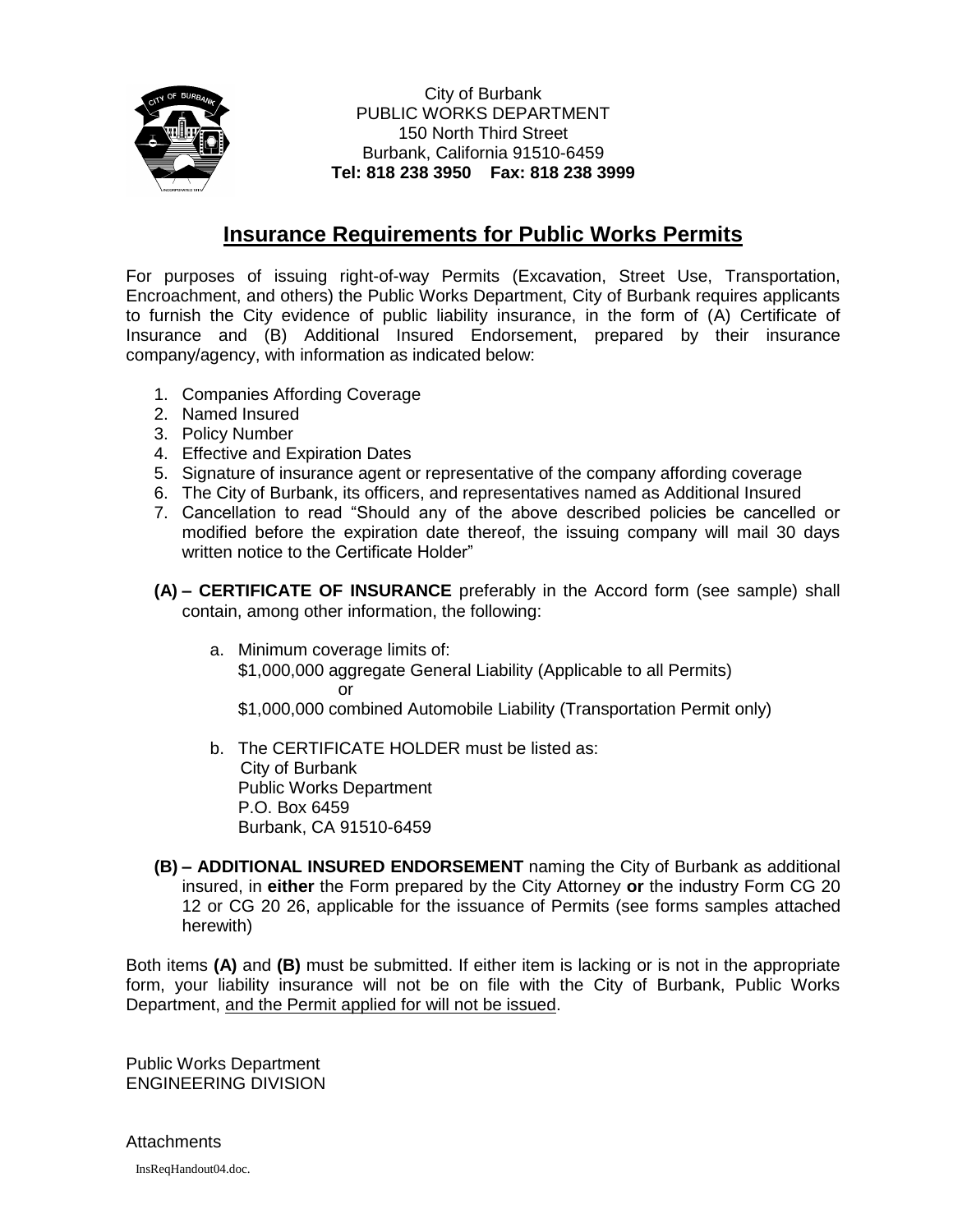| <b>ACORD, CERTIFICATE OF LIABILITY INSURANCE</b> |                                                                                                                                                                                                                                                                                                                                                                                                                                                                                      |                      |                                     |                                      |                                                                                                                                                                                                                      |              |  |
|--------------------------------------------------|--------------------------------------------------------------------------------------------------------------------------------------------------------------------------------------------------------------------------------------------------------------------------------------------------------------------------------------------------------------------------------------------------------------------------------------------------------------------------------------|----------------------|-------------------------------------|--------------------------------------|----------------------------------------------------------------------------------------------------------------------------------------------------------------------------------------------------------------------|--------------|--|
| <b>PRODUCER</b>                                  |                                                                                                                                                                                                                                                                                                                                                                                                                                                                                      |                      |                                     |                                      | THIS CERTIFICATE IS ISSUED AS A MATTER OF INFORMATION<br>ONLY AND CONFERS NO RIGHTS UPON THE CERTIFICATE<br>HOLDER. THIS CERTIFICATE DOES NOT AMEND, EXTEND OR<br>ALTER THE COVERAGE AFFORDED BY THE POLICIES BELOW. |              |  |
|                                                  |                                                                                                                                                                                                                                                                                                                                                                                                                                                                                      |                      |                                     | <b>INSURERS AFFORDING COVERAGE</b>   |                                                                                                                                                                                                                      | NAIC#        |  |
| INSURED                                          |                                                                                                                                                                                                                                                                                                                                                                                                                                                                                      |                      | <b>INSURER A:</b>                   |                                      |                                                                                                                                                                                                                      |              |  |
|                                                  |                                                                                                                                                                                                                                                                                                                                                                                                                                                                                      |                      | INSURER B:                          |                                      |                                                                                                                                                                                                                      |              |  |
|                                                  |                                                                                                                                                                                                                                                                                                                                                                                                                                                                                      |                      | <b>INSURER C:</b>                   |                                      |                                                                                                                                                                                                                      |              |  |
|                                                  |                                                                                                                                                                                                                                                                                                                                                                                                                                                                                      | <b>INSURER D:</b>    |                                     |                                      |                                                                                                                                                                                                                      |              |  |
|                                                  |                                                                                                                                                                                                                                                                                                                                                                                                                                                                                      |                      | <b>INSURER E:</b>                   |                                      |                                                                                                                                                                                                                      |              |  |
| <b>COVERAGES</b>                                 | THE POLICIES OF INSURANCE LISTED BELOW HAVE BEEN ISSUED TO THE INSURED NAMED ABOVE FOR THE POLICY PERIOD INDICATED. NOTWITHSTANDING<br>ANY REQUIREMENT, TERM OR CONDITION OF ANY CONTRACT OR OTHER DOCUMENT WITH RESPECT TO WHICH THIS CERTIFICATE MAY BE ISSUED OR<br>MAY PERTAIN, THE INSURANCE AFFORDED BY THE POLICIES DESCRIBED HEREIN IS SUBJECT TO ALL THE TERMS, EXCLUSIONS AND CONDITIONS OF SUCH<br>POLICIES, AGGREGATE LIMITS SHOWN MAY HAVE BEEN REDUCED BY PAID CLAIMS. |                      |                                     |                                      |                                                                                                                                                                                                                      |              |  |
| <b>INSR ADD'L</b><br>LTR INSRD                   | <b>TYPE OF INSURANCE</b>                                                                                                                                                                                                                                                                                                                                                                                                                                                             | <b>POLICY NUMBER</b> | POLICY EFFECTIVE<br>DATE (MM/DD/YY) | POLICY EXPIRATION<br>DATE (MM/DD/YY) | <b>LIMITS</b>                                                                                                                                                                                                        |              |  |
|                                                  | <b>GENERAL LIABILITY</b>                                                                                                                                                                                                                                                                                                                                                                                                                                                             |                      |                                     |                                      | <b>EACH OCCURRENCE</b>                                                                                                                                                                                               | \$           |  |
|                                                  | A<br>COMMERCIAL GENERAL LIABILITY                                                                                                                                                                                                                                                                                                                                                                                                                                                    |                      |                                     |                                      | <b>DAMAGE TO RENTED</b><br>PREMISES (Ea occurence)                                                                                                                                                                   | s            |  |
|                                                  | <b>OCCUR</b><br><b>CLAIMS MADE</b>                                                                                                                                                                                                                                                                                                                                                                                                                                                   |                      |                                     |                                      | MED EXP (Any one person)                                                                                                                                                                                             | \$           |  |
|                                                  |                                                                                                                                                                                                                                                                                                                                                                                                                                                                                      |                      |                                     |                                      | PERSONAL & ADV INJURY                                                                                                                                                                                                | \$           |  |
|                                                  |                                                                                                                                                                                                                                                                                                                                                                                                                                                                                      |                      |                                     |                                      | <b>GENERAL AGGREGATE</b>                                                                                                                                                                                             | \$1,000,000  |  |
|                                                  | GEN'L AGGREGATE LIMIT APPLIES PER:<br>PRO-<br>JECT<br>LOC                                                                                                                                                                                                                                                                                                                                                                                                                            |                      |                                     |                                      | PRODUCTS - COMP/OP AGG                                                                                                                                                                                               | \$           |  |
|                                                  | <b>POLICY</b><br><b>AUTOMOBILE LIABILITY</b>                                                                                                                                                                                                                                                                                                                                                                                                                                         |                      |                                     |                                      |                                                                                                                                                                                                                      |              |  |
|                                                  | ANY AUTO                                                                                                                                                                                                                                                                                                                                                                                                                                                                             | SAMPIE<br>- ONLY     |                                     |                                      | <b>COMBINED SINGLE LIMIT</b><br>(Ea accident)                                                                                                                                                                        | s            |  |
|                                                  | ALL OWNED AUTOS<br><b>SCHEDULED AUTOS</b>                                                                                                                                                                                                                                                                                                                                                                                                                                            |                      |                                     |                                      | <b>BODILY INJURY</b><br>(Per person)                                                                                                                                                                                 | s            |  |
|                                                  | <b>HIRED AUTOS</b><br>NON-OWNED AUTOS                                                                                                                                                                                                                                                                                                                                                                                                                                                |                      |                                     |                                      | <b>BODILY INJURY</b><br>(Per accident)                                                                                                                                                                               | \$           |  |
|                                                  |                                                                                                                                                                                                                                                                                                                                                                                                                                                                                      |                      |                                     |                                      | PROPERTY DAMAGE<br>(Per accident)                                                                                                                                                                                    | s            |  |
|                                                  | <b>GARAGE LIABILITY</b>                                                                                                                                                                                                                                                                                                                                                                                                                                                              |                      |                                     |                                      | AUTO ONLY - EA ACCIDENT                                                                                                                                                                                              | s            |  |
|                                                  | ANY AUTO                                                                                                                                                                                                                                                                                                                                                                                                                                                                             |                      |                                     |                                      | EA ACC<br>OTHER THAN                                                                                                                                                                                                 | s            |  |
|                                                  |                                                                                                                                                                                                                                                                                                                                                                                                                                                                                      |                      |                                     |                                      | AUTO ONLY:<br>AGG                                                                                                                                                                                                    | s            |  |
|                                                  | <b>EXCESS/UMBRELLA LIABILITY</b>                                                                                                                                                                                                                                                                                                                                                                                                                                                     |                      |                                     |                                      | <b>EACH OCCURRENCE</b>                                                                                                                                                                                               | .<br>S       |  |
|                                                  | <b>OCCUR</b><br><b>CLAIMS MADE</b>                                                                                                                                                                                                                                                                                                                                                                                                                                                   |                      |                                     |                                      | <b>AGGREGATE</b>                                                                                                                                                                                                     | \$           |  |
|                                                  |                                                                                                                                                                                                                                                                                                                                                                                                                                                                                      |                      |                                     |                                      | ۰.                                                                                                                                                                                                                   | s<br>$+$ $+$ |  |
|                                                  | DEDUCTIBLE                                                                                                                                                                                                                                                                                                                                                                                                                                                                           |                      |                                     |                                      |                                                                                                                                                                                                                      | \$           |  |
|                                                  | <b>RETENTION</b><br>s                                                                                                                                                                                                                                                                                                                                                                                                                                                                |                      |                                     |                                      | OTH-                                                                                                                                                                                                                 | s            |  |
| <b>WORKERS COMPENSATION AND</b>                  |                                                                                                                                                                                                                                                                                                                                                                                                                                                                                      |                      |                                     |                                      | WC STATU-<br>TORY LIMITS<br>ER.                                                                                                                                                                                      |              |  |
|                                                  | <b>EMPLOYERS' LIABILITY</b><br>ANY PROPRIETOR/PARTNER/EXECUTIVE                                                                                                                                                                                                                                                                                                                                                                                                                      |                      |                                     |                                      | E.L. EACH ACCIDENT                                                                                                                                                                                                   | s            |  |
|                                                  | OFFICER/MEMBER EXCLUDED?<br>If yes, describe under                                                                                                                                                                                                                                                                                                                                                                                                                                   |                      |                                     |                                      | E.L. DISEASE - EA EMPLOYEE   \$                                                                                                                                                                                      |              |  |
|                                                  | SPECIAL PROVISIONS below                                                                                                                                                                                                                                                                                                                                                                                                                                                             |                      |                                     |                                      | E.L. DISEASE - POLICY LIMIT                                                                                                                                                                                          | <b>s</b>     |  |
|                                                  | <b>OTHER</b>                                                                                                                                                                                                                                                                                                                                                                                                                                                                         |                      |                                     |                                      |                                                                                                                                                                                                                      |              |  |

DESCRIPTION OF OPERATIONS / LOCATIONS / VEHICLES / EXCLUSIONS ADDED BY ENDORSEMENT / SPECIAL PROVISIONS

#### CANCELLATION **CERTIFICATE HOLDER** SHOULD ANY OF THE ABOVE DESCRIBED POLICIES BE CANCELLED BEFORE THE EXPIRATION City of Burbank DATE THEREOF, THE ISSUING INSURER WILL ENDEAVOR TO MAIL \_\_\_\_\_\_\_ DAYS WRITTEN Public Works Department NOTICE TO THE CERTIFICATE HOLDER NAMED TO THE LEFT, BUT FAILURE TO DO SO SHALL ATTN: Permits IMPOSE NO OBLIGATION OR LIABILITY OF ANY KIND UPON THE INSURER, ITS AGENTS OR P.O. Box 6459 REPRESENTATIVES. Burbank, CA 91510-6459 AUTHORIZED REPRESENTATIVE

ACORD 25 (2001/08)

 $\rightarrow$ 

© ACORD CORPORATION 1988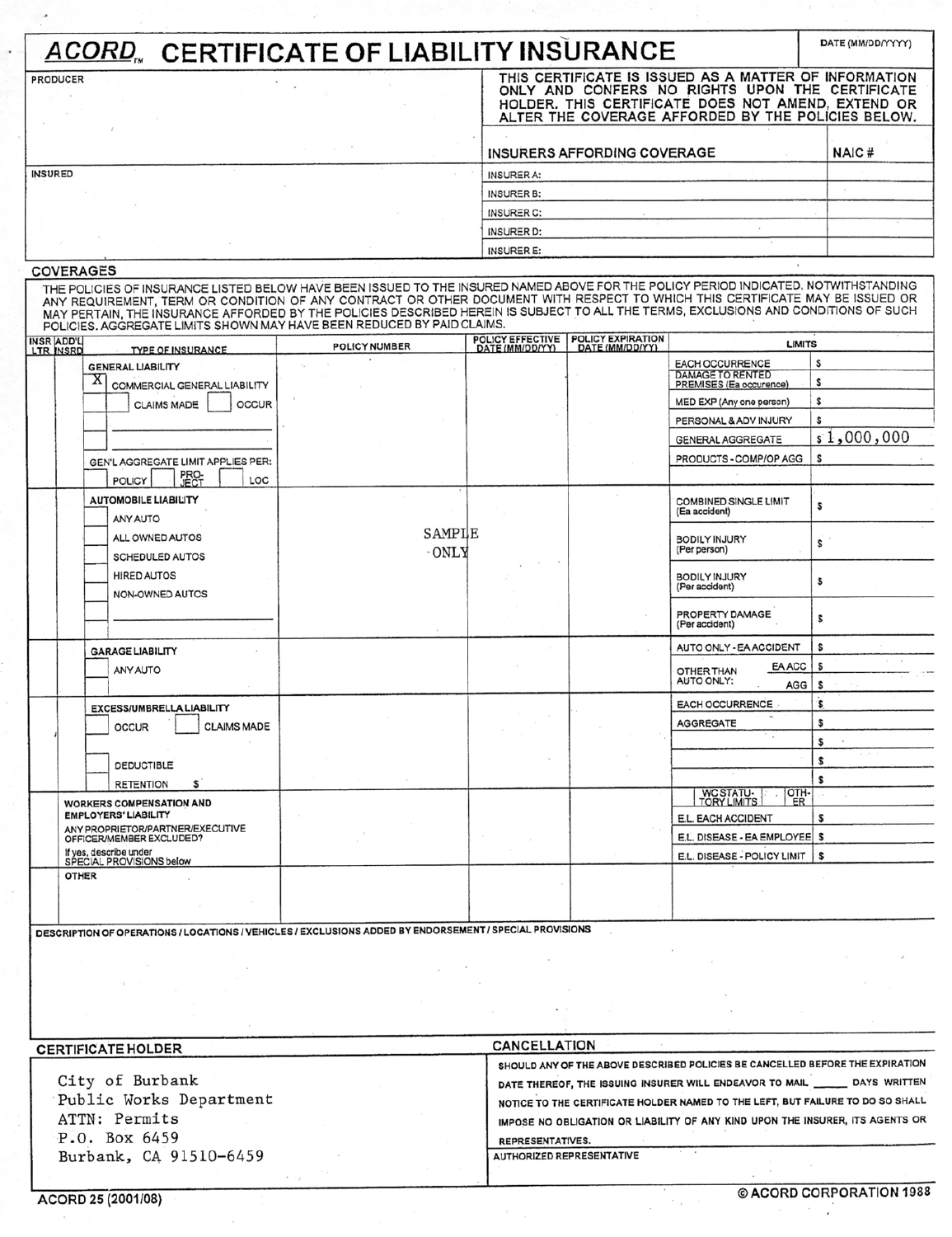**ACCEPTABLE FORM#** CG 20 12 11 85

**COMMERCIAL LIABILITY CGL-ENDORSEMENTS** 

**POLICY NUMBER:** 

**Insert Number** 

1<sup>ST</sup> REPRINT **JUNE 1991** 

COMMERCIAL GENERAL LIABILITY

THIS ENDORSEMENT CHANGES THE POLICY. PLEASE READ IT CAREFULLY.

# **ADDITIONAL INSURED STATE OR POLITICAL SUBDIVISIONS-PERMITS**

This endorsements modifies insurance provided under the following:

COMMERCIAL GENERAL LIABILITY COVERAGE PART.

### **SCHEDULE**

**State of Political Subdivision:** 

**City of Burbank Its Officers, Employees Representatives are included As Additional Insured(s)** 

(If no entry appears above, information required to complete this endorsement will be shown in the Declarations as applicable to this endorsement.)

WHO IS AN INSURED (Section II) is amended to include as an insured any state or political subdivision shown in the Schedule, subject to the following provisions:

- 1. This insurance applies only with respect to operations performed by you or on your behalf for which the state or political subdivision has issued a permit.
- $2.$ This insurance does not apply to:
	- "Bodily injury", "property damage", "personal injury", or "advertising injury" arising out of a. operations performed for the state or municipality: or
	- b. "Bodily injury", or "property damage" included within the "products-completed operations hazard".

CG 20 12 11 85

Copyright Insurance Services Office, Inc., 1984

-SAMPLE ONLY-

V1.H.210



L:\Forms\Engineering\Ins Reqs Forms.doc 01/30/01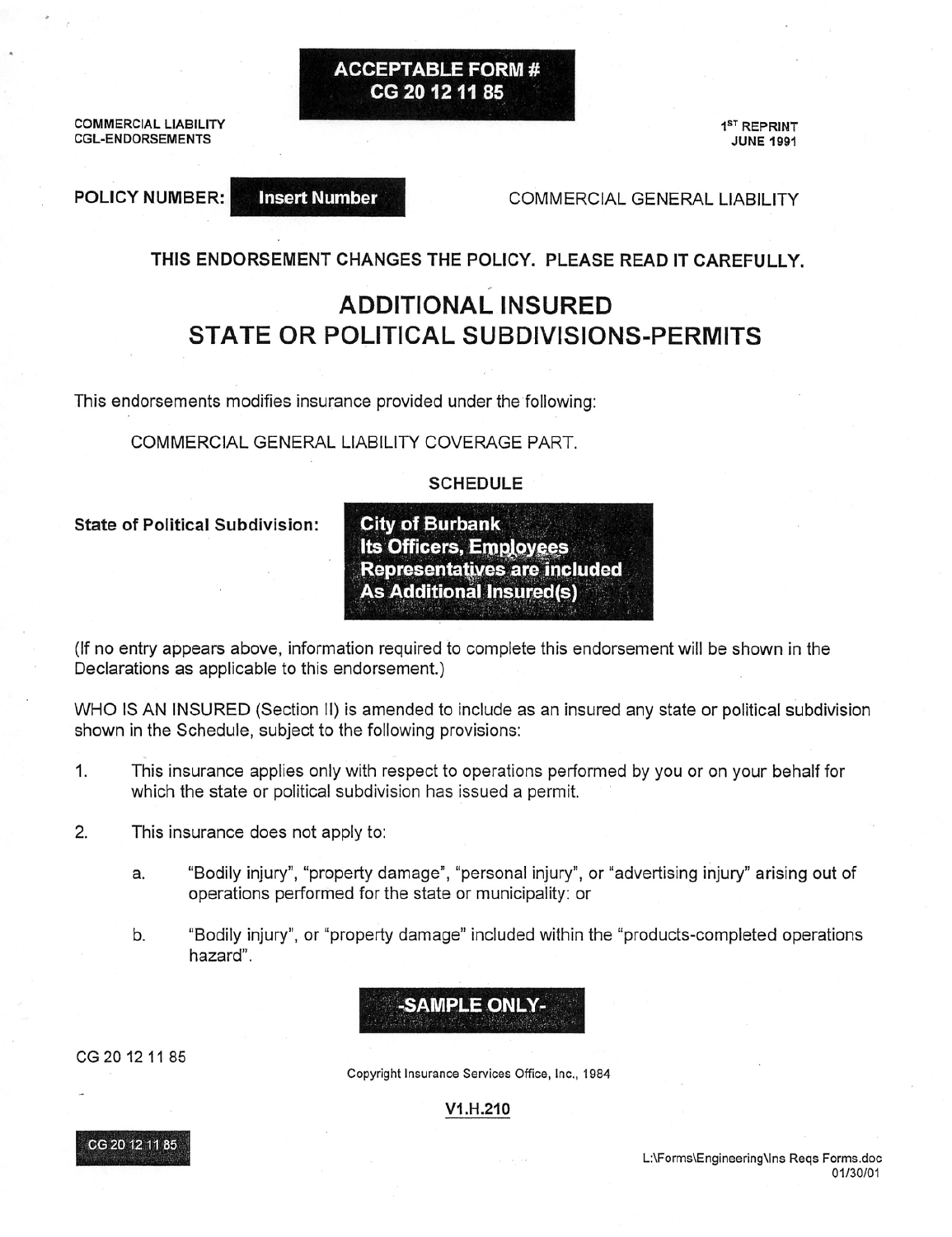| SAMPLE |  |  |  |
|--------|--|--|--|
|        |  |  |  |
|        |  |  |  |
|        |  |  |  |

POLICY NUMBER: SUMMER

**COMMERCIAL GENERAL LIABILITY** 

THIS ENDORSEMENT CHANGES THE POLICY. PLEASE READ IT CAREFULLY.

# ADDITIONAL INSURED - DESIGNATED PERSON OR **ORGANIZATION**

This endorsement modifies insurance provided under the following:

COMMERCIAL GENERAL LIABILITY COVERAGE PART.

#### **SCHEDULE**

Name of Person or Organization:

ADDITIONAL INSUREDS:

CITY OF BURBANK, ITS OFFICERS, EMPLOYEES AND REPRESENT ATIVES

(If no entry appears above, information required to complete this endorsement will be shown in the Declarations as applicable to this endorsement.).

WHO IS AN INSURED (Section II) is amended to include as an insured the person or organization shown in the Schedule as an insured but only with respect to liability arising out of your operations or premises owned by or rented to you.